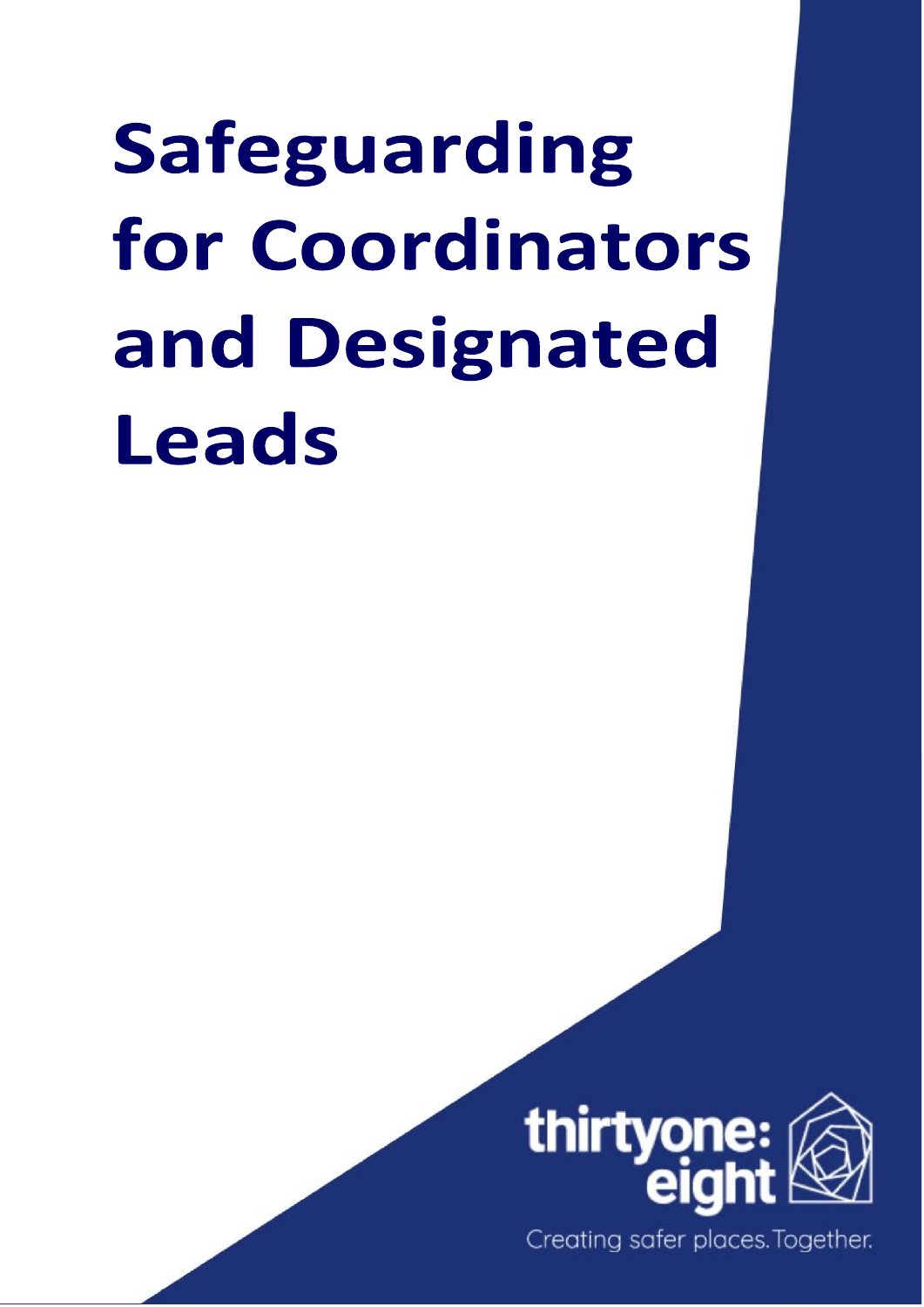# **Activity 1 - Group Discussion**

• Using the chat function, share some of the challenges you have

experienced in your role as a safeguarding coordinator/lead. If

you are new to the role, share something that perhaps that perhaps worries you.

Note key words and phrases to share with the wider group.

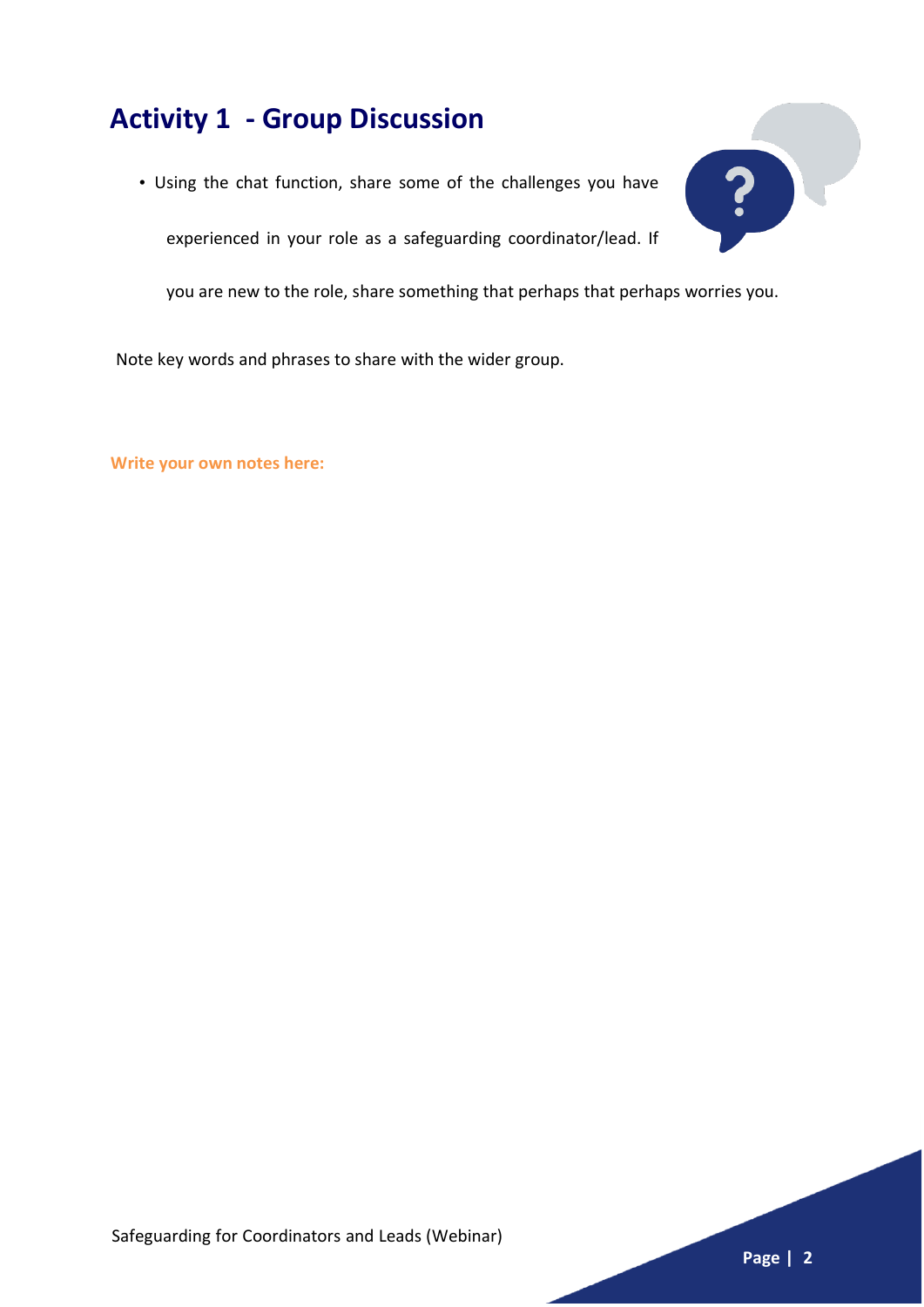## **Activity 2 - The Potential Vulnerabilities within Organisations**

- Complete the safeguarding task chart below for your organisation.
- Consider whether there are any gaps in your organisation's safeguarding arrangements?

#### **Organisational responsibility Checklist:**

#### **How robust is your organisations safeguarding arrangements?**

| <b>Safeguarding Responsibilities</b>                                                                                                                                                                                                                                                                                  | <b>YES</b> | <b>NO</b> |
|-----------------------------------------------------------------------------------------------------------------------------------------------------------------------------------------------------------------------------------------------------------------------------------------------------------------------|------------|-----------|
| Do you have one trustee or senior manager who takes on the safeguarding lead. They<br>should ensure that there is a designated safeguarding officer within that<br>charity/organisation?                                                                                                                              |            |           |
| Do you have a safeguarding policy statement explaining how the charity protects<br>children from harm?                                                                                                                                                                                                                |            |           |
| Do you have a safeguarding policy statement outlining how adults are protected from<br>harm and abuse?                                                                                                                                                                                                                |            |           |
| Do you have clear safeguarding processes which give guidance on how to respond<br>appropriately should abuse be identified and how to respond rapidly, effectively and<br>in a confidential manner?                                                                                                                   |            |           |
| Do you feel confident that trustees, senior leaders, staff and volunteers are aware of<br>what abuse is and how to identify it?                                                                                                                                                                                       |            |           |
| Do you have a clear system of reporting concerns as soon as abuse is identified or<br>suspected?                                                                                                                                                                                                                      |            |           |
| Does your organisation have a clear safer recruitment process which is robust and<br>includes interview processes, references, obtaining the appropriate level of DBS<br>criminal record checks on staff, volunteers and trustees (depending on their contact<br>and access to children, and adults at risk of harm)? |            |           |
| Do you have clear practice guidelines for workers in how to engage in their work<br>safely including their behaviour and conduct with children and adults at risk of harm?                                                                                                                                            |            |           |
| Do you feel confident in being able to make a report about a serious incident to the<br>appropriate agencies e.g. charity commission, LADO, Police, Social Services, DBS?                                                                                                                                             |            |           |
| Do senior leaders and staff including trustees have access to regular safeguarding<br>training sufficient to their roles and responsibilities?                                                                                                                                                                        |            |           |
| Do you regularly monitor and evaluate the safeguarding arrangements in your<br>organisation at least annually, taking action to remedy any deficiencies and report<br>findings to the trustees or senior leaders?                                                                                                     |            |           |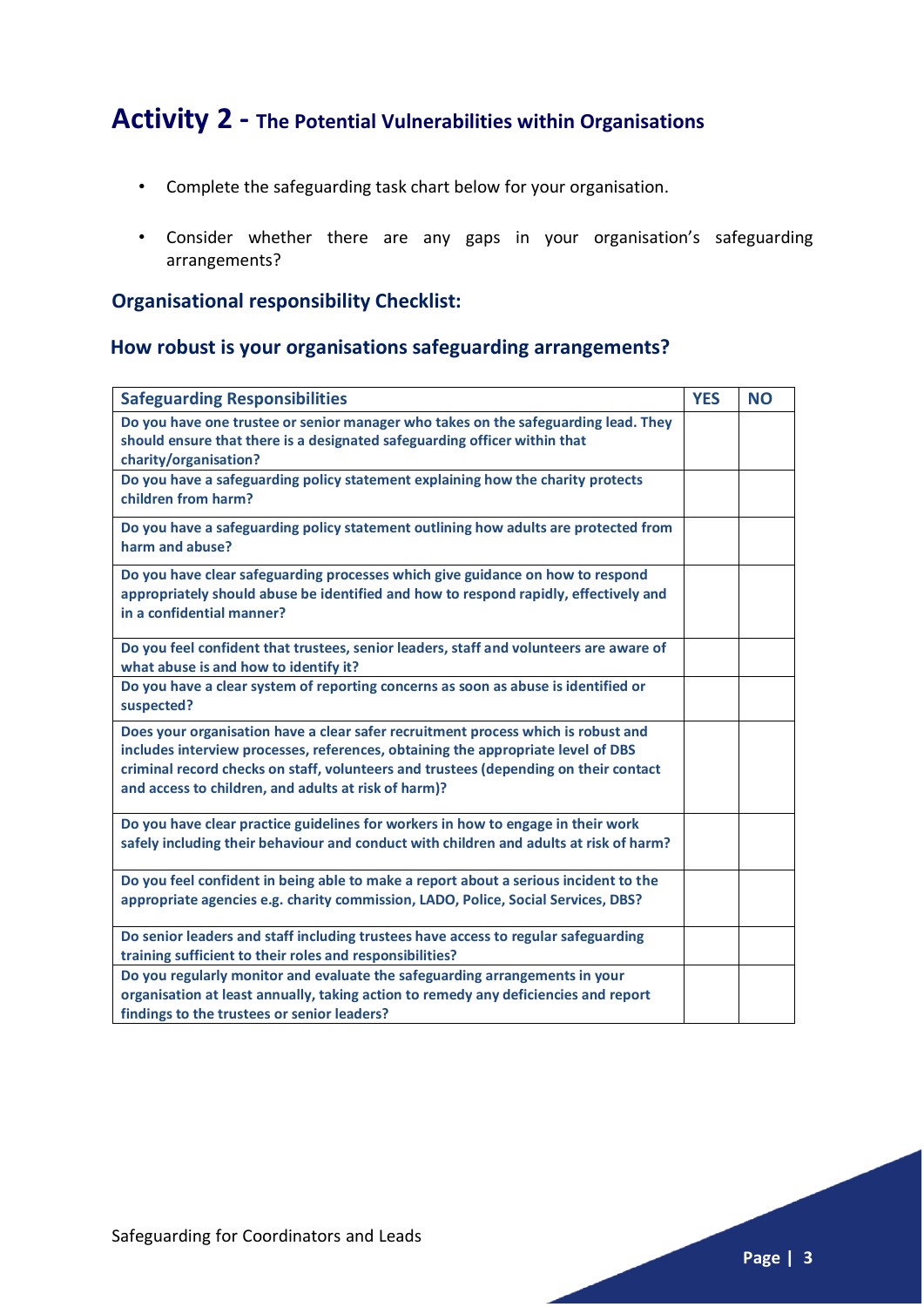# **Activity 3 – Key Competencies**

In groups, discuss the statements in the table below. Identify the key competencies required

to be a safeguarding lead, but watch out for the 3 red herrings!

| Competency                                                                                                                                                     | <b>Yes</b> | <b>No</b> |
|----------------------------------------------------------------------------------------------------------------------------------------------------------------|------------|-----------|
|                                                                                                                                                                |            |           |
| Ensure the organisation's safeguarding policy is accessible to all and<br>implemented.                                                                         |            |           |
| Have a professional background in a relevant public service i.e. Social work,<br>education, police or health.                                                  |            |           |
| Create a culture of listening to children and adults at risk of harm, taking<br>account of their wishes and feelings and acting in their best interest always. |            |           |
| Confident in liaising with statutory authorities in order to report all cases of<br>suspected abuse when it meets the threshold.                               |            |           |
| Skilled in delivering safeguarding training to all volunteers and paid staff in<br>the church/organisation.                                                    |            |           |
| Be able to keep detailed records, storing them confidentially within the<br>parameters of the organisations privacy policy and GDPR guidance.                  |            |           |
| Liaise with pastoral leads, senior leaders and/or trustees to inform and<br>update them of serious safeguarding issues.                                        |            |           |
| Prepared to work independently and autonomously.                                                                                                               |            |           |
| Act as a source of support, advice and expertise to senior leaders, staff and<br>volunteers on matters of safeguarding.                                        |            |           |
| Work closely with the lead recruiter to ensure safer recruitment practices are<br>consistent.                                                                  |            |           |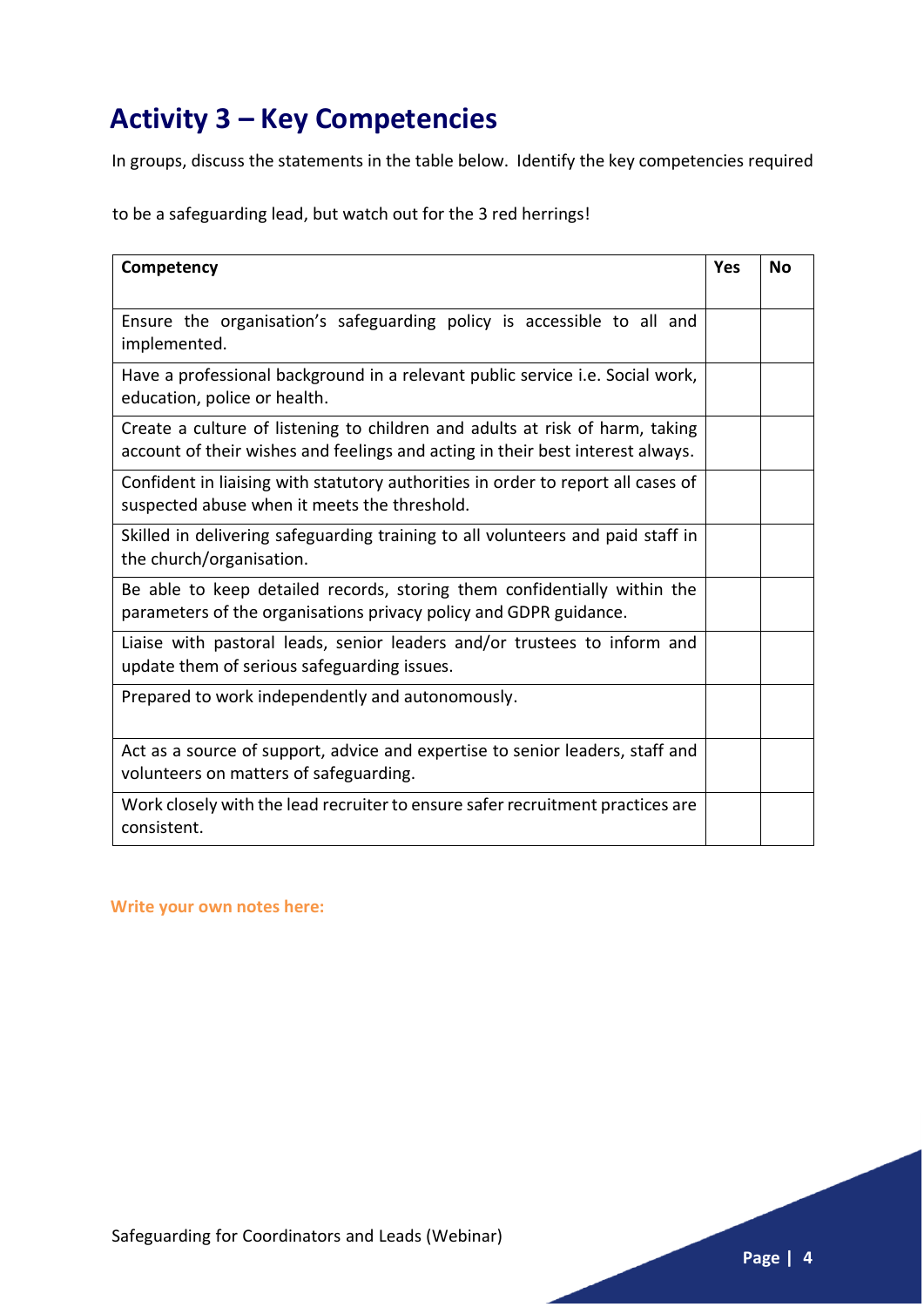# **Activity 4 - Attitudes and Values**

Complete the attitude and values exercise and decide to what extent you think the situation is OK or NOT OK

#### **Mark your opinion by ticking the relevant box.**

#### **1 = Not OK 2 = Not sure 3 = Maybe 4 = OK**

| <b>STATEMENT</b>                                                                                                                                       | 1 | $\overline{2}$ | $\overline{\mathbf{3}}$ | 4 |
|--------------------------------------------------------------------------------------------------------------------------------------------------------|---|----------------|-------------------------|---|
| 1. A church trainee youth leader (19) is taking a<br>16-year-old member of the youth group to<br>the cinema.                                           |   |                |                         |   |
| 2. It's acceptable to expect an adult believed to<br>have dementia to give tithes/money to the<br>church as this is a biblical principle.              |   |                |                         |   |
| 3. It's okay to provide sexually active<br>'unchurched' young people who attend a<br>church' open community youth club with<br>condoms.                |   |                |                         |   |
| 4. Sex offenders, who have served their time,<br>should be welcome to attend services of<br>family worship.                                            |   |                |                         |   |
| 5. It's okay to take photographs during church<br>services and group activities and post the<br>pictures on social media.                              |   |                |                         |   |
| 6. It's ok for children of secondary school age to<br>be out late at night in the summer months<br>without their parents knowing their<br>whereabouts. |   |                |                         |   |

#### **What additional issues, concerns or moral dilemmas do these statements raise?**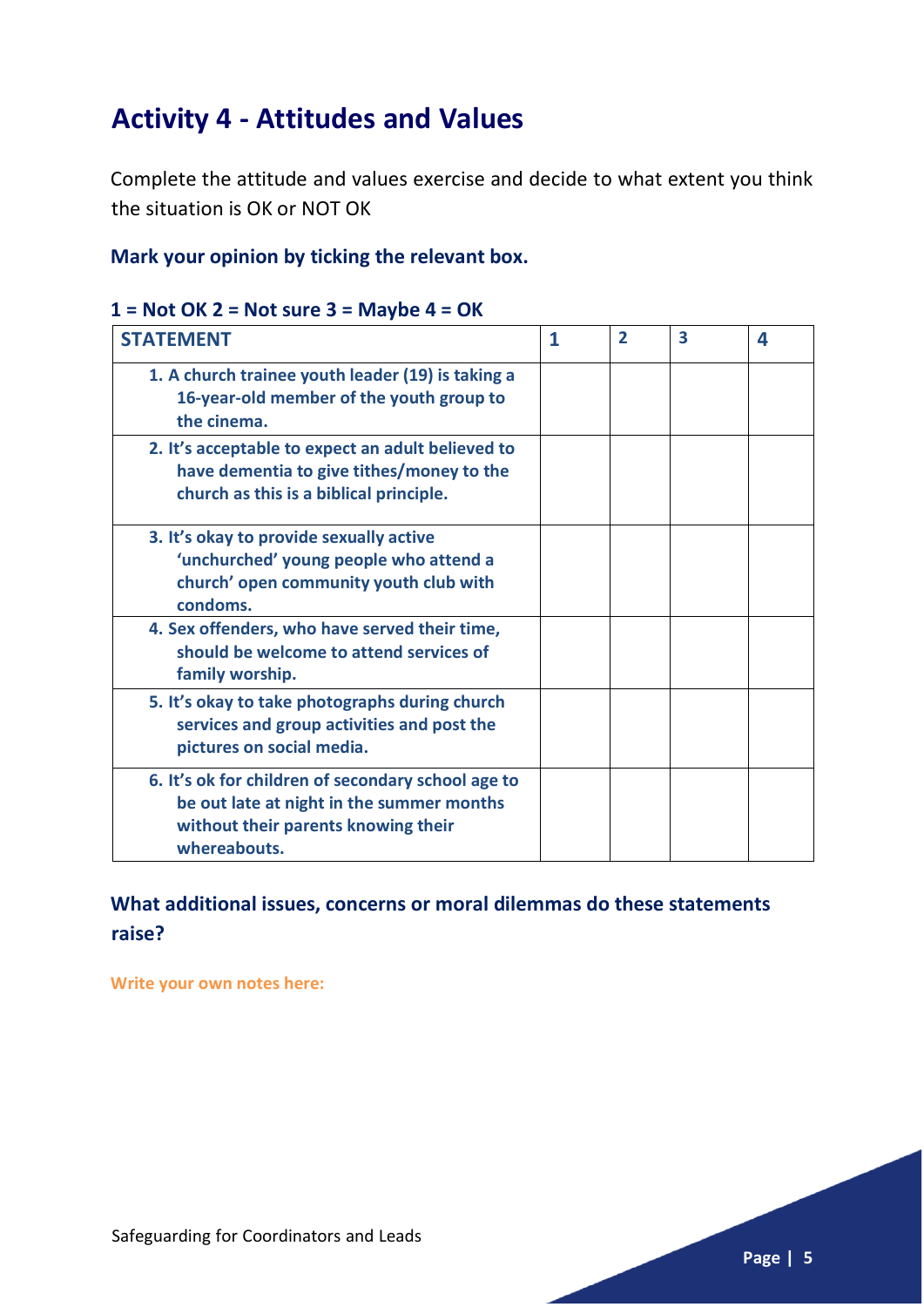# **Promoting the safeguarding role**

There are many activities you can use to raise the profile of safeguarding and your role within your organisation. Consider who you need to raise the profile to, how are their needs different?

The table below details different activities you can use to promote your role. If you think of any additional ideas write them onto the table.

| <b>Staff</b>                                                                                                                                                                                                                                                                                                                                                                                                                | <b>Volunteers</b>                                                                                                                                                                                                                                                                                                   |
|-----------------------------------------------------------------------------------------------------------------------------------------------------------------------------------------------------------------------------------------------------------------------------------------------------------------------------------------------------------------------------------------------------------------------------|---------------------------------------------------------------------------------------------------------------------------------------------------------------------------------------------------------------------------------------------------------------------------------------------------------------------|
| Training appropriate to the level of<br>their role<br>Safer recruitment practices<br>Code of conduct<br>Ongoing discussion of safeguarding<br>(formally and informally)<br>Access to up to date policy and<br>$\bullet$<br>practice<br>Worker's pocket guides<br>Clearly identified staff member, e.g.<br>$\bullet$<br>lanyard, badge, branded t-shirt                                                                      | Training appropriate to the level of<br>their role<br>Safer recruitment practices<br>$\bullet$<br>Code of Conduct<br>Ongoing discussion of safeguarding<br>Access to up to date policy and<br>practice<br>Worker's pocket guides<br>Clearly identified volunteer, e.g.<br>lanyard, badge, branded t-shirt           |
| <b>Members</b>                                                                                                                                                                                                                                                                                                                                                                                                              | <b>Visitors</b>                                                                                                                                                                                                                                                                                                     |
| Safeguarding posters at appropriate<br>locations in building<br>Clear signage highlighting restricted<br>parts of building, e.g, "these toilets<br>are for children only, other toilets<br>are located on the first floor"<br>Equipping and informing through<br>٠<br>teaching and training<br>Use of Safeguarding Sunday<br>resources<br>Safeguarding information leaflet as<br>part of registration/membership<br>process | Safeguarding posters at appropriate<br>locations in the building<br>Clear signage highlighting restricted<br>parts of building, e.g, "these toilets<br>are for children only, other toilets<br>are located on the first floor"<br>Safeguarding information leaflet for<br>٠<br>included in visitor information pack |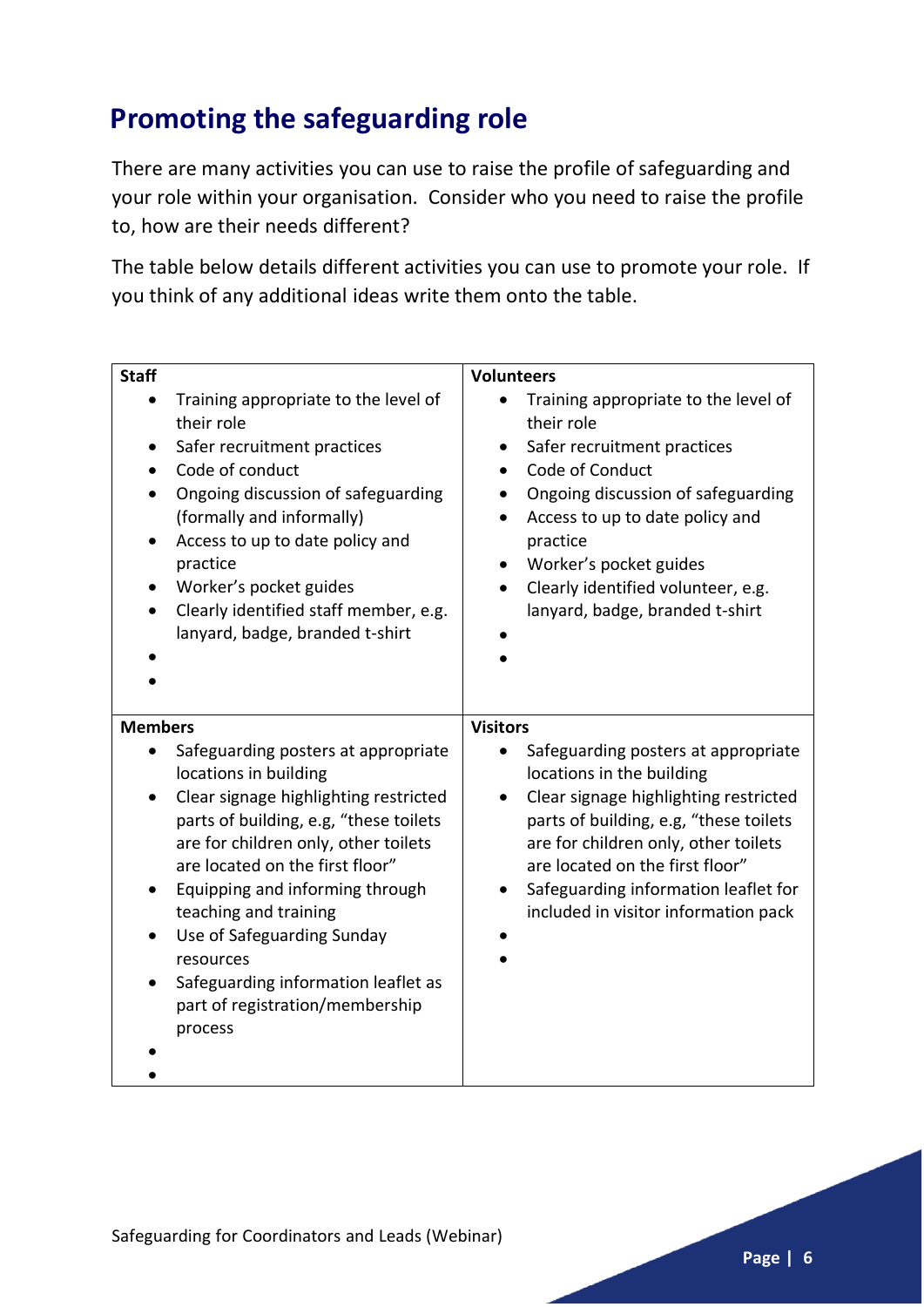# **Activity 5 - Case Scenario (part one)**

## **Receiving a safeguarding concern**

Read or listen to the case scenarios

- Plan your course of action, outlining the various steps you might take.
- Explore whether you might need more information and how you might go about getting this.

Use the chat function to share your thoughts/answers.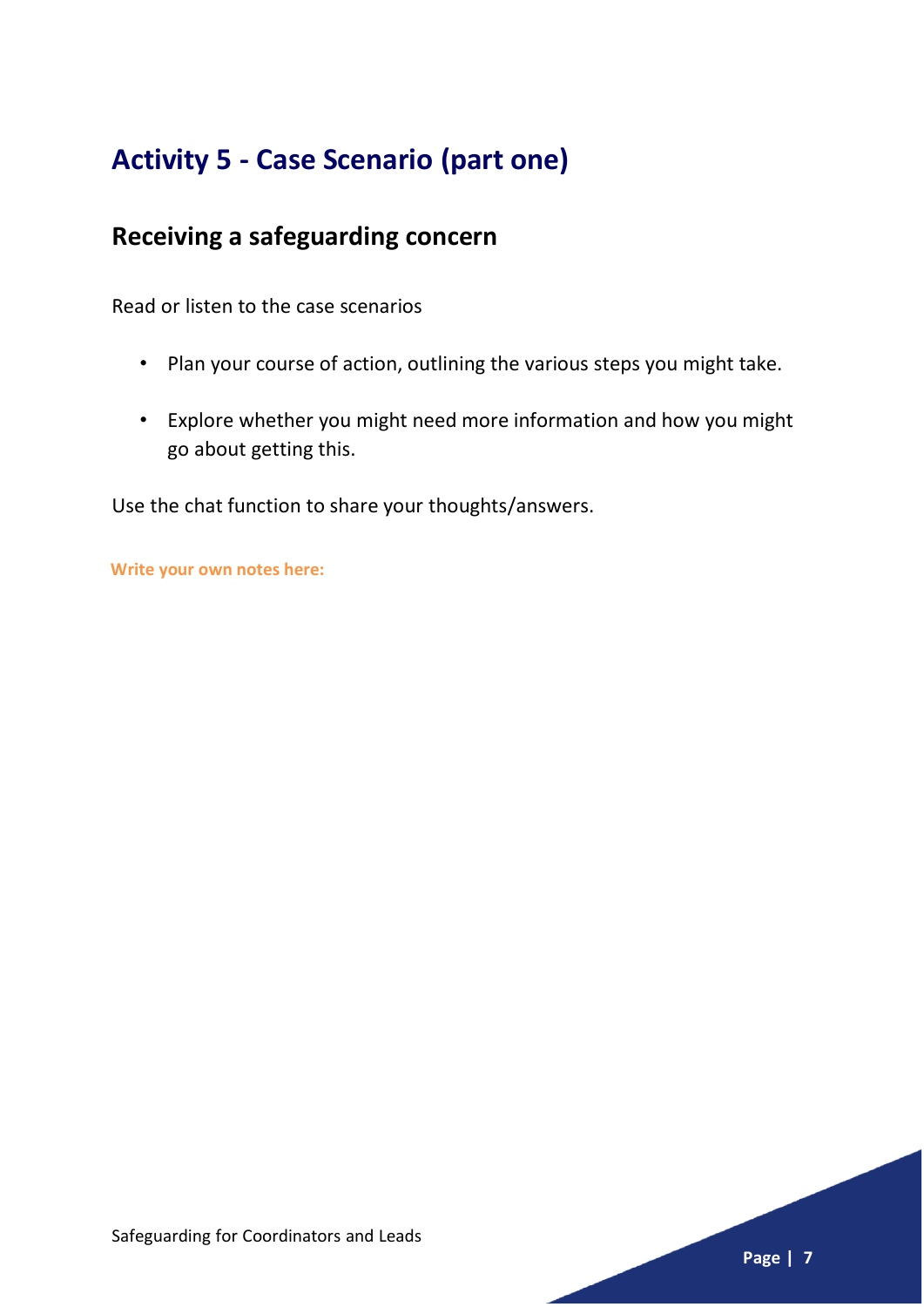# **Case Scenario A**

#### **It's midweek and you receive an email from one of your kids workers:**

Re: Noah (age 3) and Jack (age 5) Angel.

I have been monitoring Noah and Jack for several weeks now. I've become increasingly concerned about their behaviour and I've noticed they smell of urine and their clothes do not look like they are being washed.

I'm also concerned that they are not eating enough food at home as they have been caught behind the counter stealing biscuits before break time. I am aware that Jack has recently started school but when I spoke to him on Sunday he said he hasn't been to school for a, 'long time'.

I wasn't sure what a 'long time' meant as at one point he said weeks and then he said days. Their parents are going through a divorce and in fact, I think their father left the family home some months ago. When mum (Gina) came to collect the children after the service, I tried to engage in conversation and I asked how Jack was settling into school. She burst into tears and admitted that she hasn't been taking Jack to school because she is so tired all the time from the anti-depressants that her doctor has recently prescribed. She said the pills are making her sleep most of the day and she just can't seem to pull herself together. I'd really like some advice about what if any support I can offer or whether you think this is a safeguarding concern.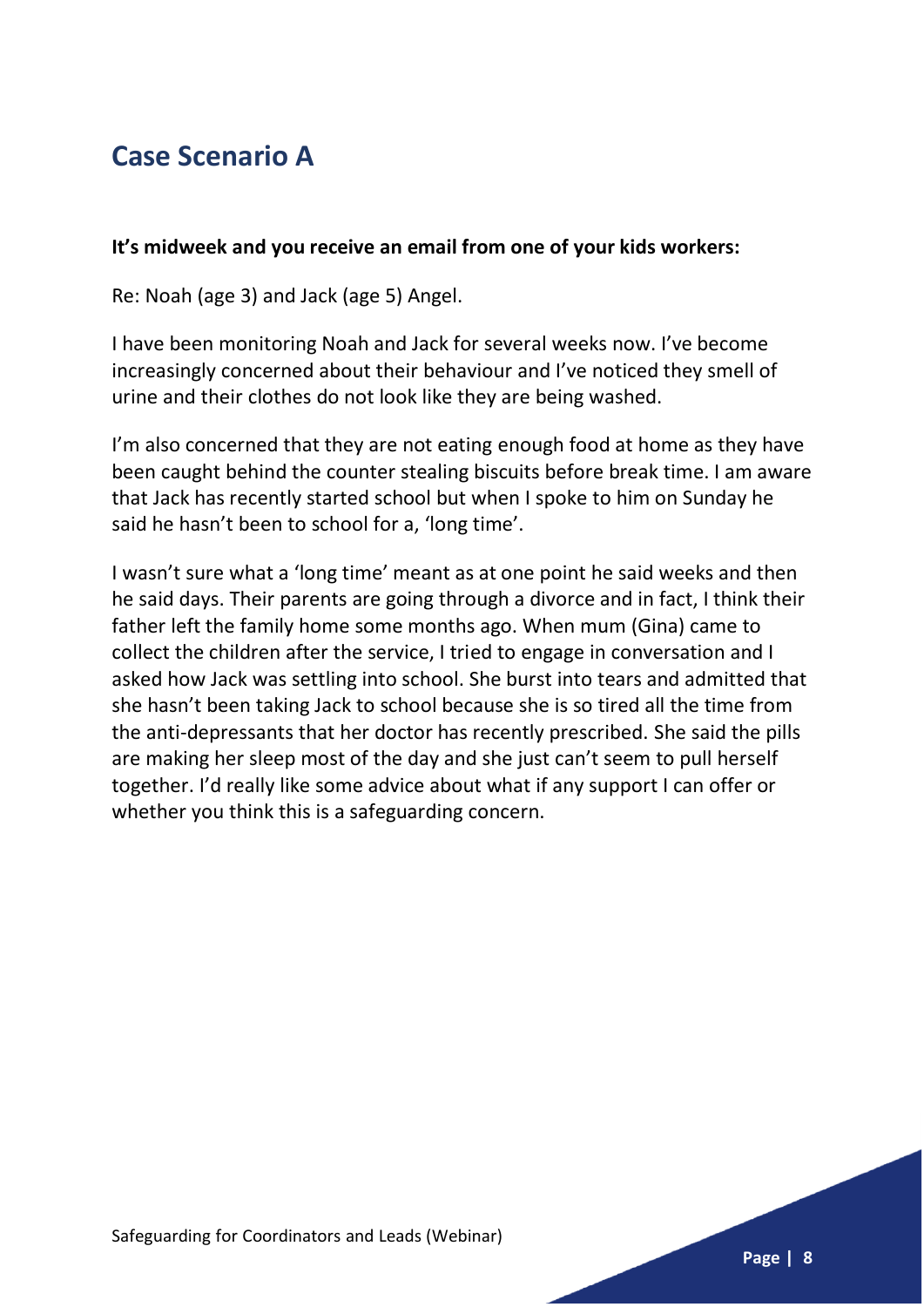## **Case Scenario B**

**You are attending a staff team meeting, at the end of the meeting your youth worker asks to speak with you in private:**

Brad is mentoring a young person called Kevin. Brad shares that he has been finding it difficult to engage with Kevin, however last week he really opened-up about his home life.

Kevin told Brad that he hates living at home because ever since his mum went into hospital, his dad and his older brothers just ignore him. Kevin describes himself as a bit of a geek and says he likes to work hard at school. He said his family aren't interested in what he's doing but he hopes to go to university when he leaves school. Kevin shared that his Science teacher has been asking him to stay behind at the end of the school day to help him with his lesson plans and to set things up for the next day. Kevin says his teacher has told him that he's sure to get into Oxford or Cambridge one day.

Brad shared that he felt uneasy when Kevin talked about his teacher and when Brad tried to find out how often he was staying behind at school, Kevin initially said every day but quickly retracted and said one or two nights a week. Should I be worried about this?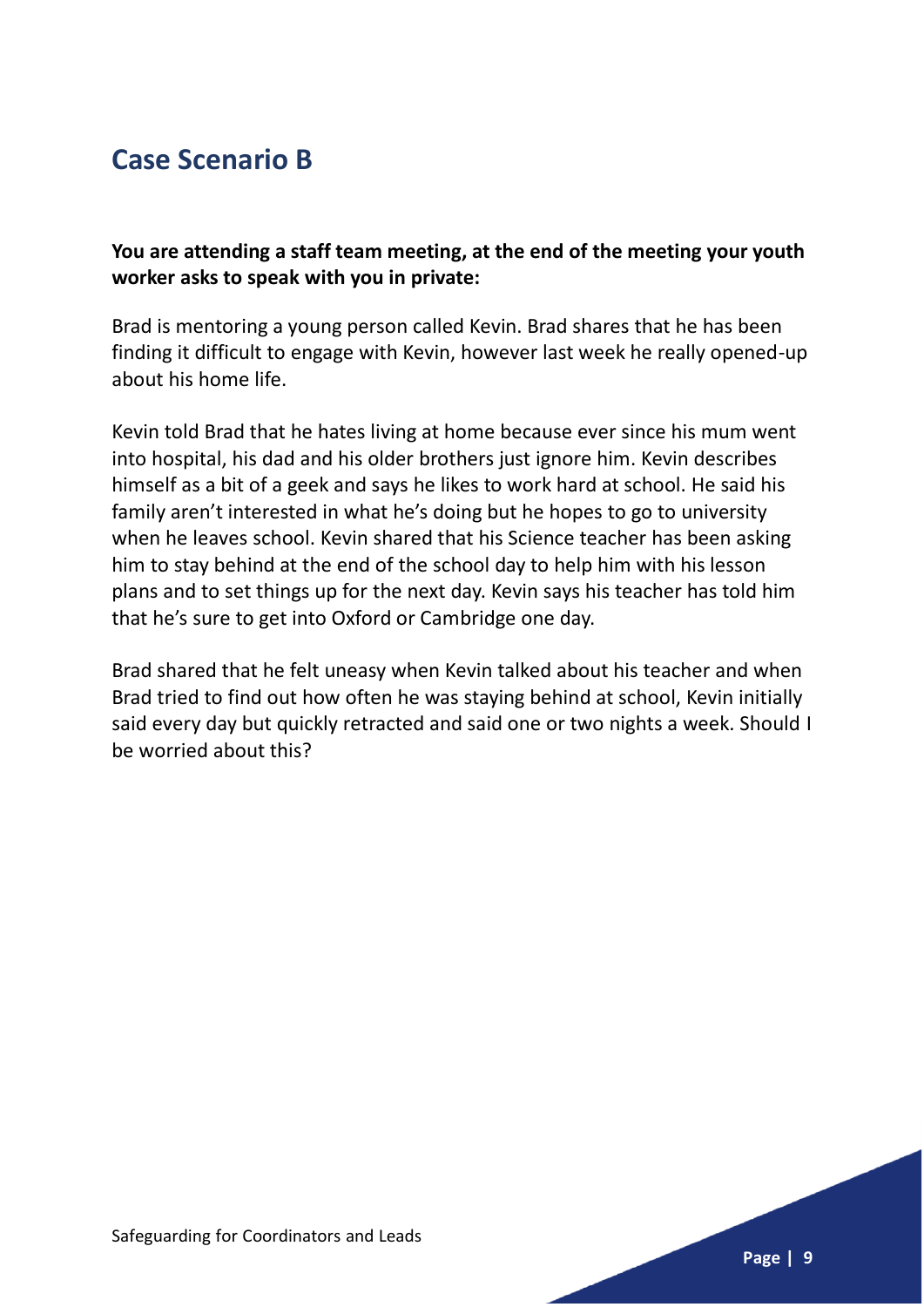# **Case Scenario C**

**It's 9.30pm on a Friday. You have a missed call and you receive a voicemail message asking you to call the youth leader Neville urgently. You call Neville and the conversation is:**

Hi, it's Neville. I've got a bit of a situation here at the youth club. I was just locking up and a parent of one of our lads just pulled up and asked to speak to me. She's a bit upset but I've managed to calm her down. Her son is sitting in the car, but I feel that I need some advice so that I can reassure her but I'm not exactly sure what to do. She has told me that on the way home, her son told her that one of the older lads has been showing him naked pictures of himself on his phone, it seems that this happened this evening in the toilets. She said that at first she thought maybe the boys were just messing about as they do at that age, but she became alarmed when her son told her that the boy asked her son if he could take a picture of him with his trousers down and declared that he has taken pictures of other boys when they have come into the toilet, saying it's just a game. The mother wants to call the police, but she doesn't know the name of the other boy concerned because her son is now refusing to give her a name because he doesn't want to get anyone into trouble. I'd be grateful for your advice, what shall I do?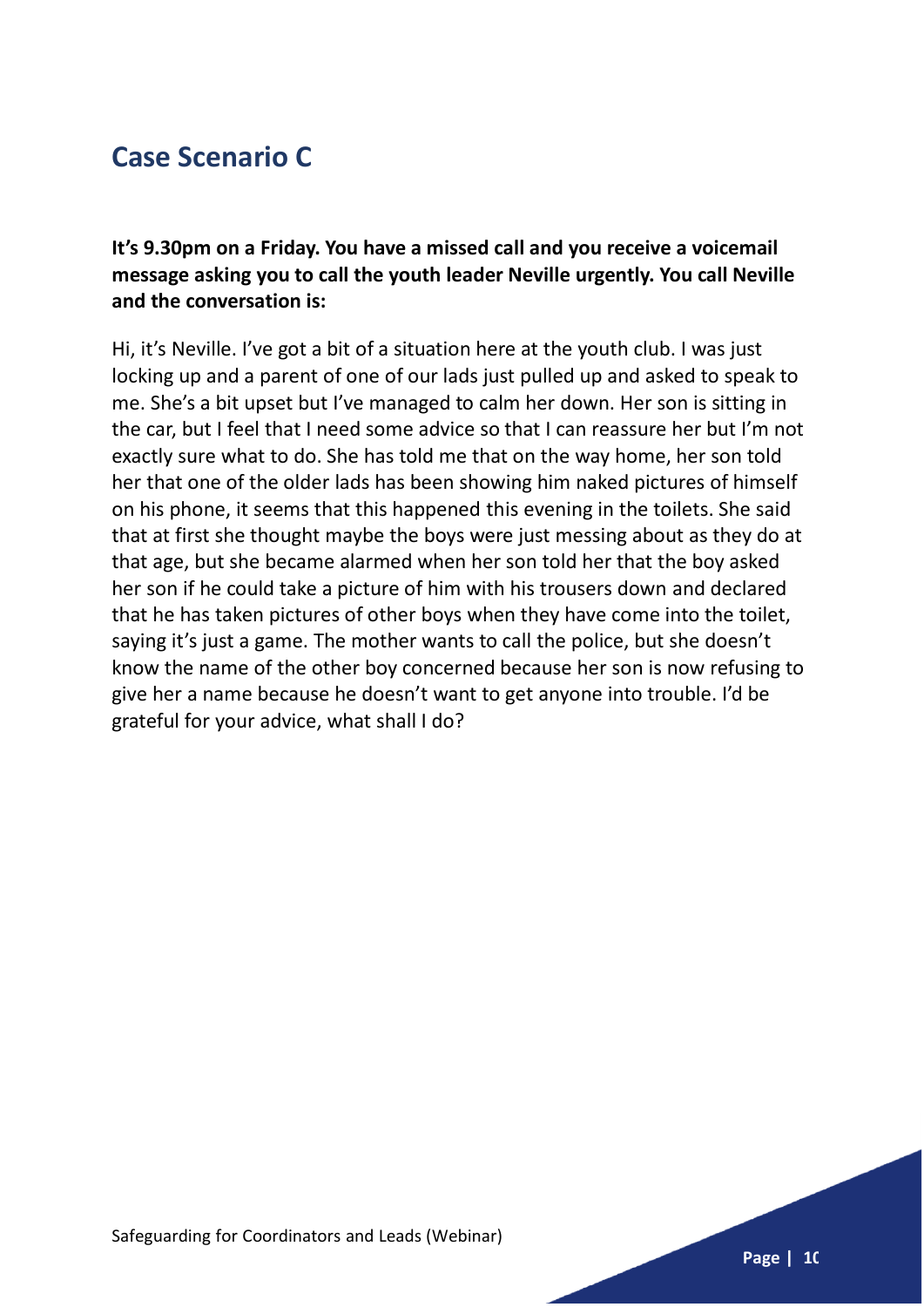## **Case Scenario D**

**You are in a meeting with other leaders from your church who head up various ministries. The Head of Pastoral Care speaks to you after the meeting seeking your advice. He tells you the following:**

He said a member of the team has been visiting a young woman called Julie. She lives alone but has Care and Support needs as she is diagnosed with moderate learning difficulties although she can live independently. The team member has expressed concern for Julie's welfare after Julie told her that the neighbour from across the road touched her bottom. Apparently, the neighbour has been popping in to see Julie 2 or 3 times a week and has recently offered to cut the lawn and do odd jobs around the house. It seems that the other day, when the neighbour was cutting the grass, Julie went out to offer him a cup of tea but found him in the shed reading a magazine; he invited her in and showed her the pictures he was looking at. Julie said they were pictures of naked women which she didn't like at all, but her neighbour just laughed it off and made a joke about her looking like one of the women. When he left he touched her bottom and said he'd be back later in the week.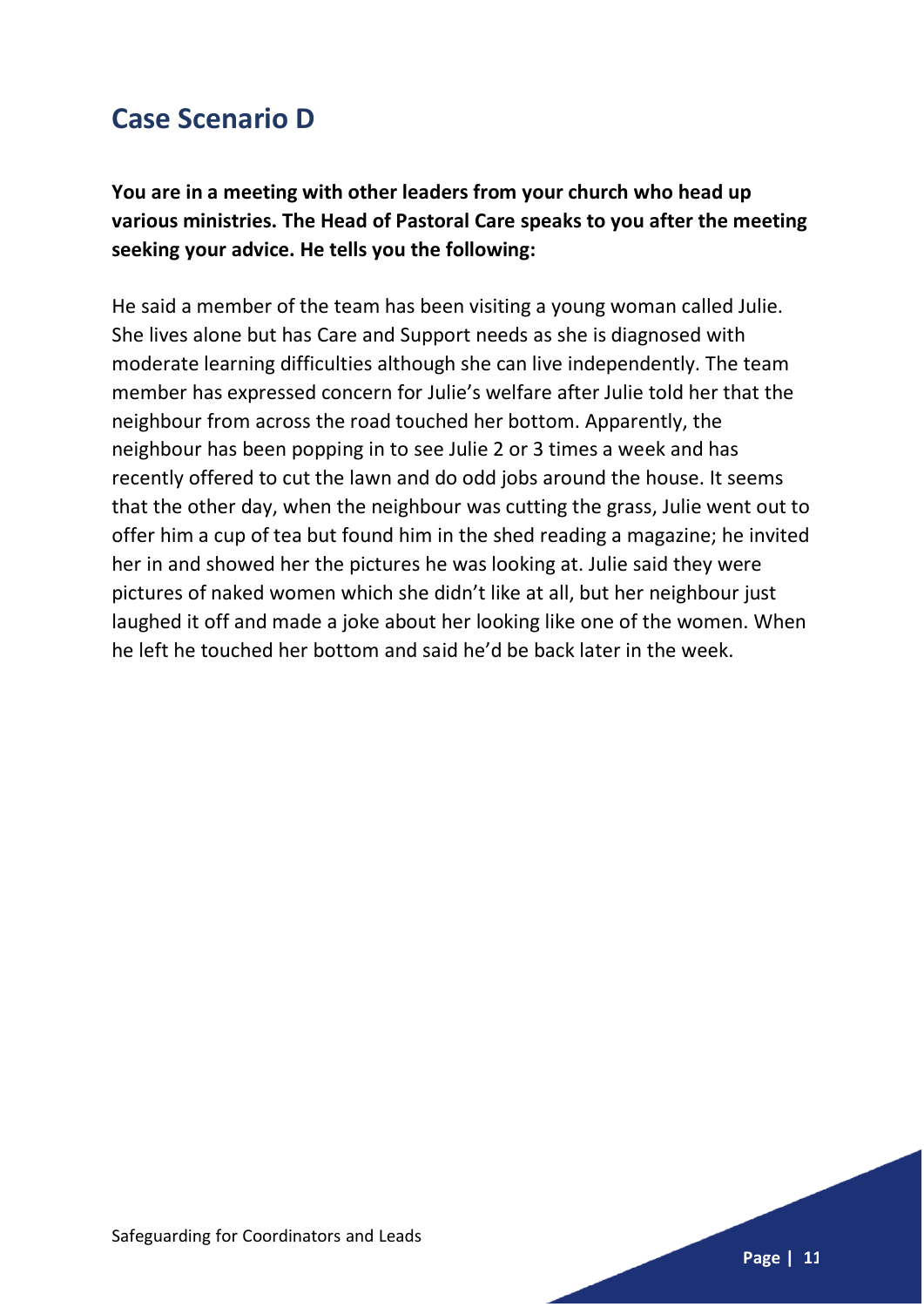# **Activity 6 - The role and responsibilities of the different statutory agencies.**

**Children's Social Care/Social Services** - these are the local social work departments that deal with children and families. These departments may have different name according to where about they are located in the country.

**Adult Social Care/Adult Social Services -** these are local social work departments that are responsible for assessing need and investigating concerns where a person is aged over 18.

**Local Safeguarding Partnership/ Single Point of Access (SPA) -** these were established following the Children Act 2004 and originally known as Local Safeguarding Children's Board. They play an important role in ensuring that everyone works together. They have a duty to find out what children's activities are taking place in their area, this includes voluntary and church activities.

**Adult Safeguarding Board (ASB) -** these operate in a similar way to Local Safeguarding Partnerships but they are focused on adults at risk of harm.

**Police** – They are concerned with safeguarding matters if there is a criminal aspect to the concern (whereby an investigation may lead to prosecution.)

**Multi Agency Safeguarding Hubs (MASH)** - these are teams made up of highly skilled professionals from different agencies including social work, police, health and education. The team usually provide an early triage and multi-agency assessment of safeguarding concerns in respect of both children and adults.

**Local Authority Designated Officer (LADO)** - they are responsible for managing and overseeing concerns, allegations and offences relating to staff and volunteers in any organisation across a local authority area. They are usually your first point of contact if you need to contact Social services.

**Child & Adolescent Mental Health Service (CAMHS) -** CAMHS are the NHS services that assesses and treat young people with emotional, behavioural or mental health difficulties.

- How familiar/unfamiliar are you with each of these agencies?
- Have you any worries/concerns about knowing when you should contact them?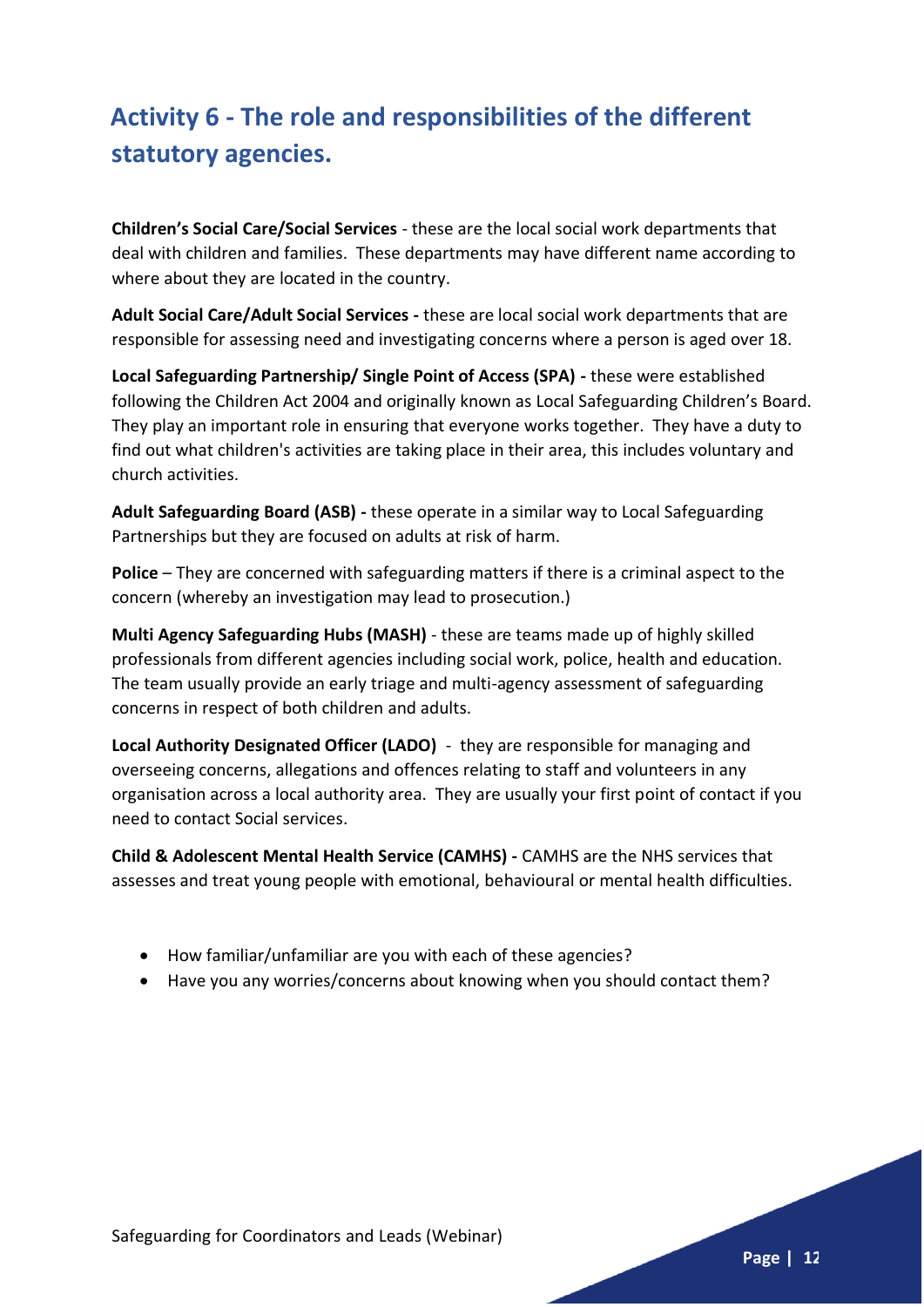# **Activity 7 -Early help and pastoral care**

Where a decision is made that a referral to the statutory authorities is not necessary or the threshold for statutory intervention is not met:

• What support can a church or organisation put in place to monitor and

maintain contact with children, adults and their families/carers?

• Write down the various activities and services below.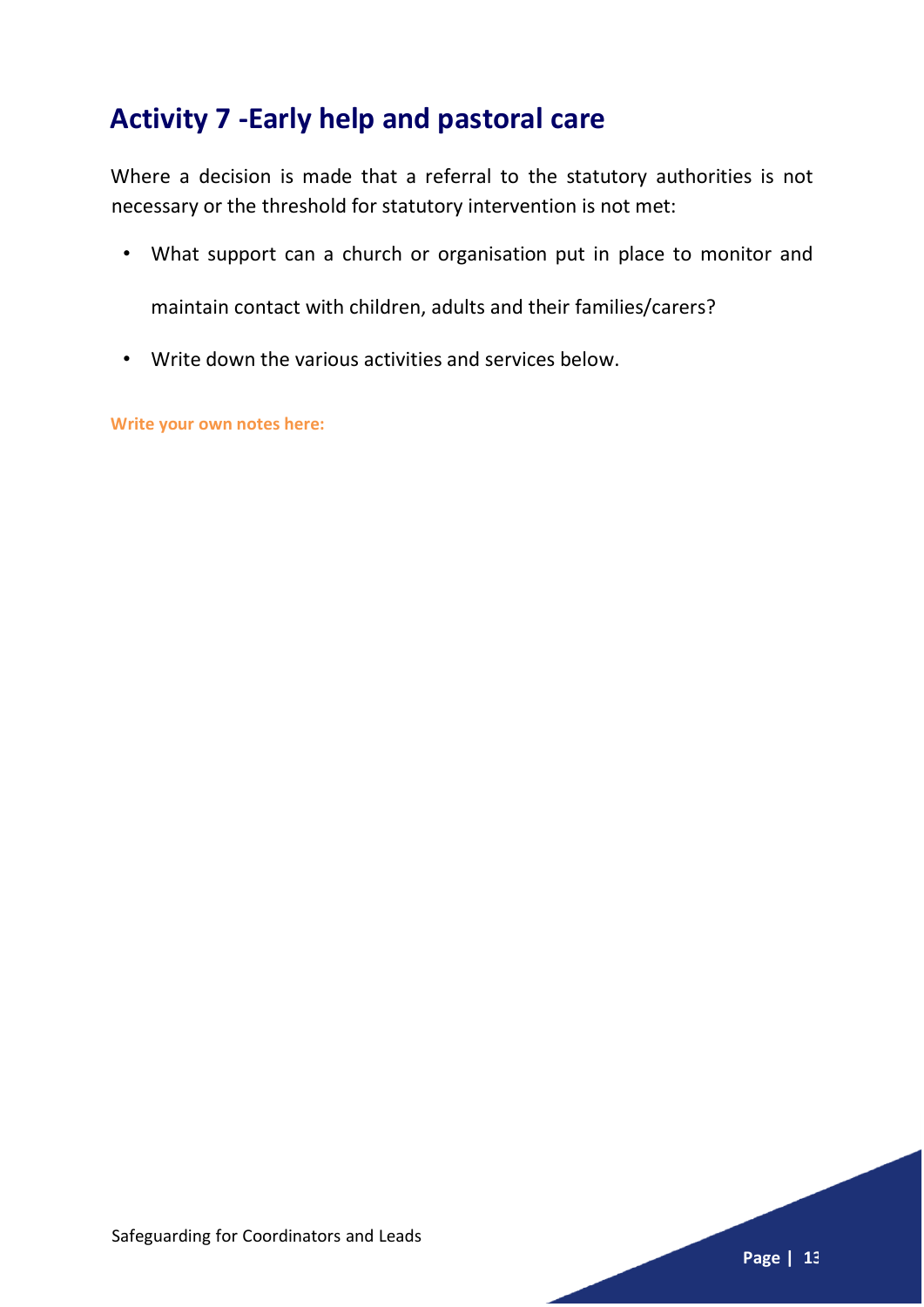# **Activity 8 – Case Scenario (part two)**

## **Managing Allegations Against a Worker.**

Read or listen to part two of the case scenario you studied earlier

- Consider what action you need to take, who you might need to inform and whether action is required immediately?
- What measures might you need to put in place during any investigation period?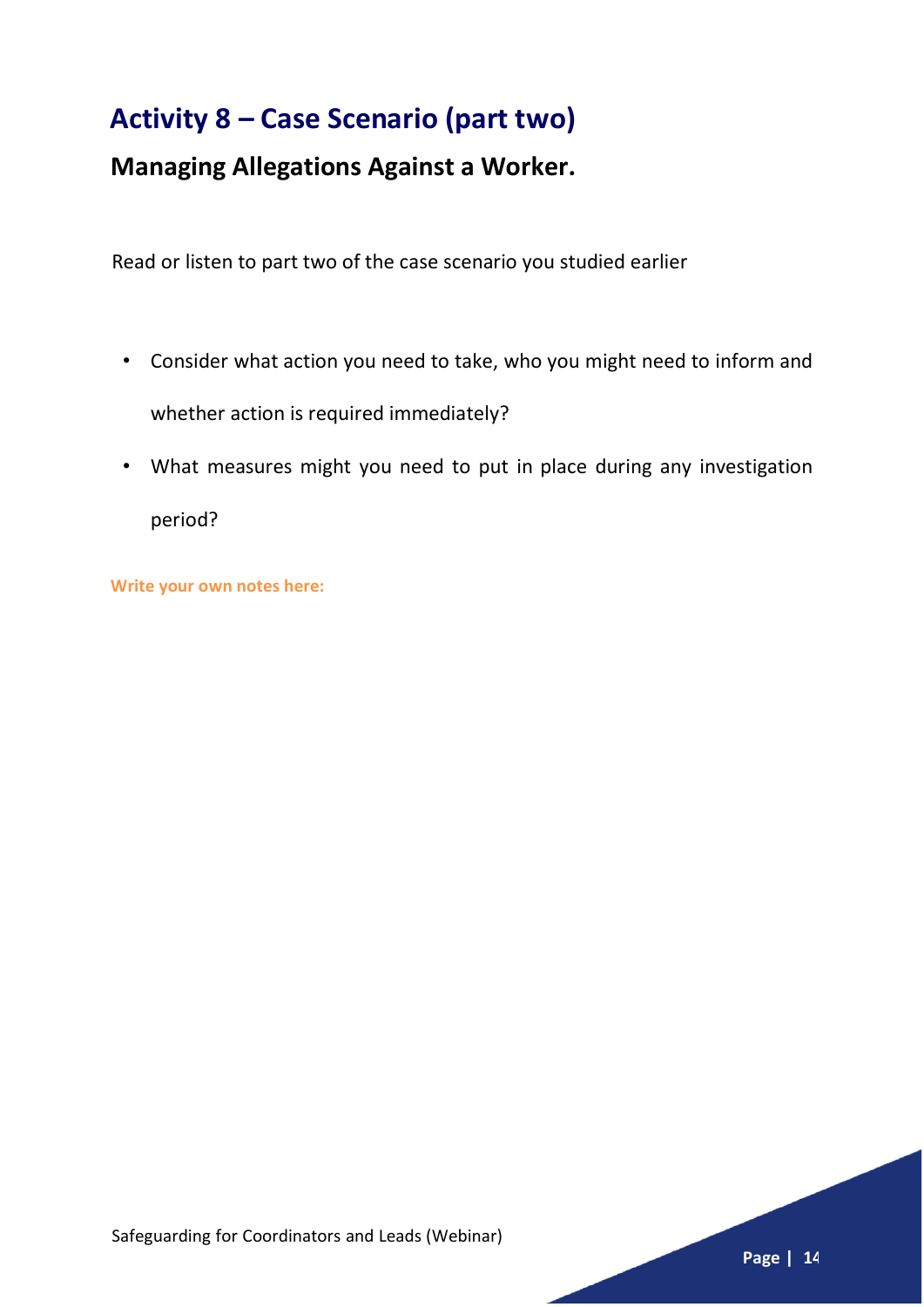# **Case Scenario A**

#### **Following further discussions with Gina she agreed to receive pastoral care and support twice weekly**.

Things began to improve at home, Jack was going to school every day and Gina was responding to the friendship of the pastoral visitors until out of the blue, her husband returned to the family home. Her husband (Ben) was an Elder of the church before he left but claimed that he needed time to 'find himself in God again' citing this as the reason why he left. It appears that Ben is expecting everything to get back to normal now that he is back, but his presence has made Gina go back on the anti-depressants. The pastoral workers have reported that they have observed Ben to be quite dismissive of Gina and that at times he has also been quite controlling in his actions towards her, so much so that the pastoral worker will no longer visit alone. The church leaders are so pleased to have Ben back and they have offered him his previous position back.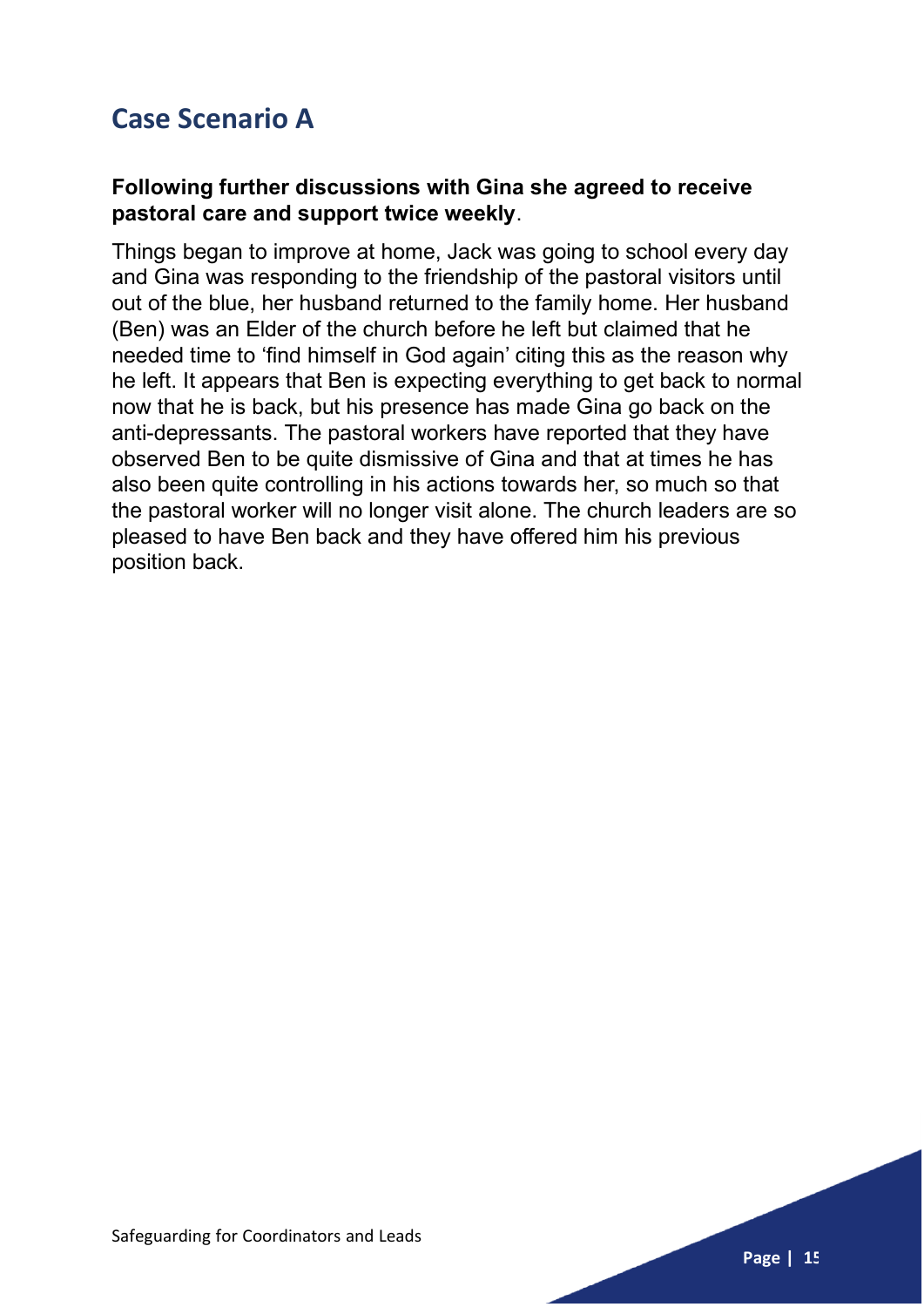## **Case Scenario B**

#### **A few weeks later, you ask Brad for a specific update on his mentoring sessions with Kevin.**

Brad shares with you that, his unease about Kevin's teacher turned out be justified in that he has been suspended for sexually assaulting several boys in different year groups across the school. It has hit the local press just that morning and the teacher has been named as Lucas Day. The name sounds familiar to you and you suddenly realise that Lucas has applied to volunteer and at the summer youth camp which is happening in 2 weeks.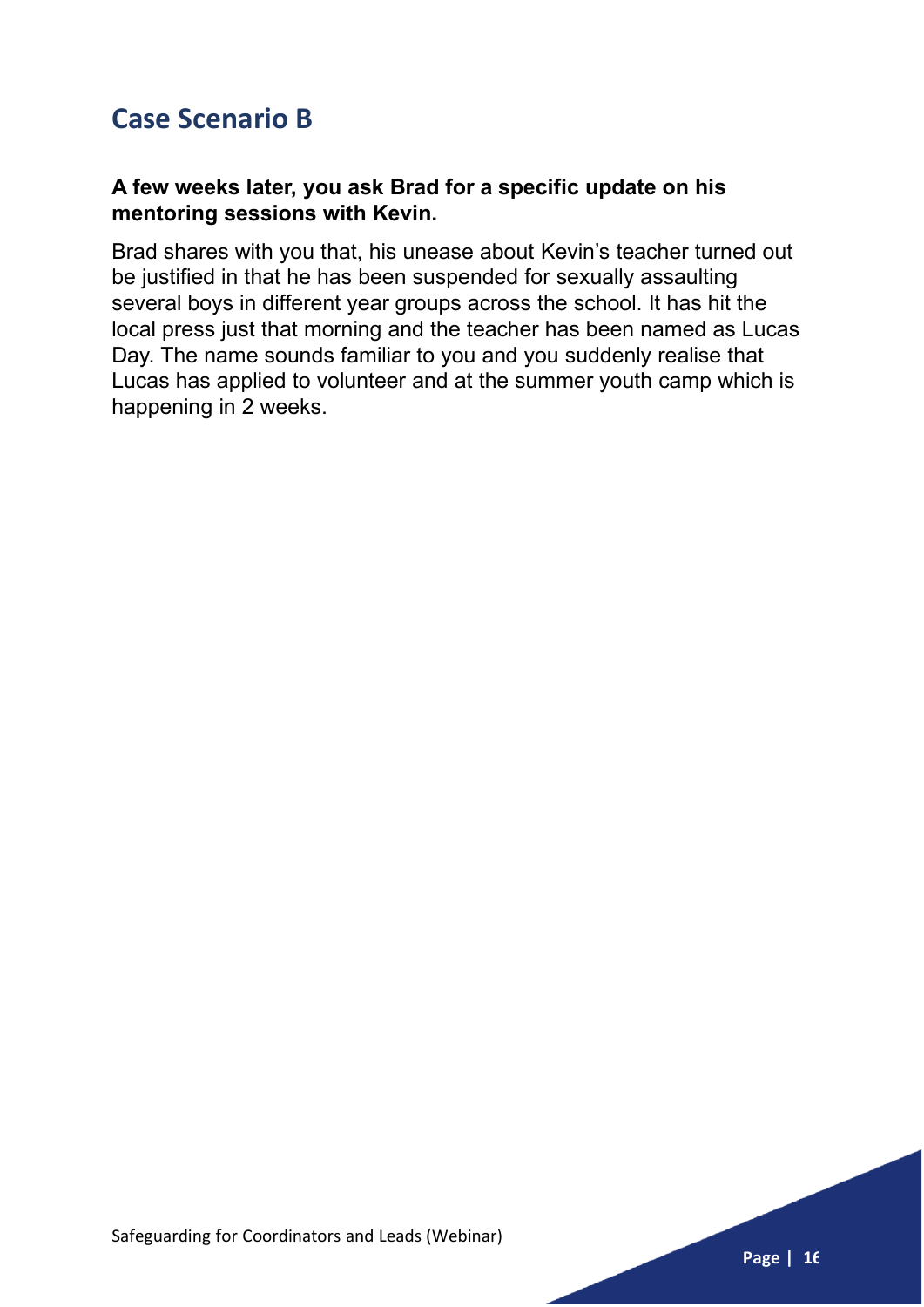## **Case Scenario C**

## **You advised Neville that he had done the right thing by contacting you that evening but since you did not know the name of the other boy you felt there was little you could do.**

You advised Neville to tell the mother that this is advice and offer support as soon as you get more information. The boy's mother did not report the matter to the police immediately but a week later she did, after talking to her son more and discovering that the other boy was one of the new young volunteers aged 19. The volunteer has grown up in the church and his family are well known as they run a home group. The volunteer has been arrested and questioned by police but when they checked his mobile device they could not find any evidence of photos, but they did seize his computer which contained hundreds of sexual images of school aged children both boys and girls.

## **Case Scenario D**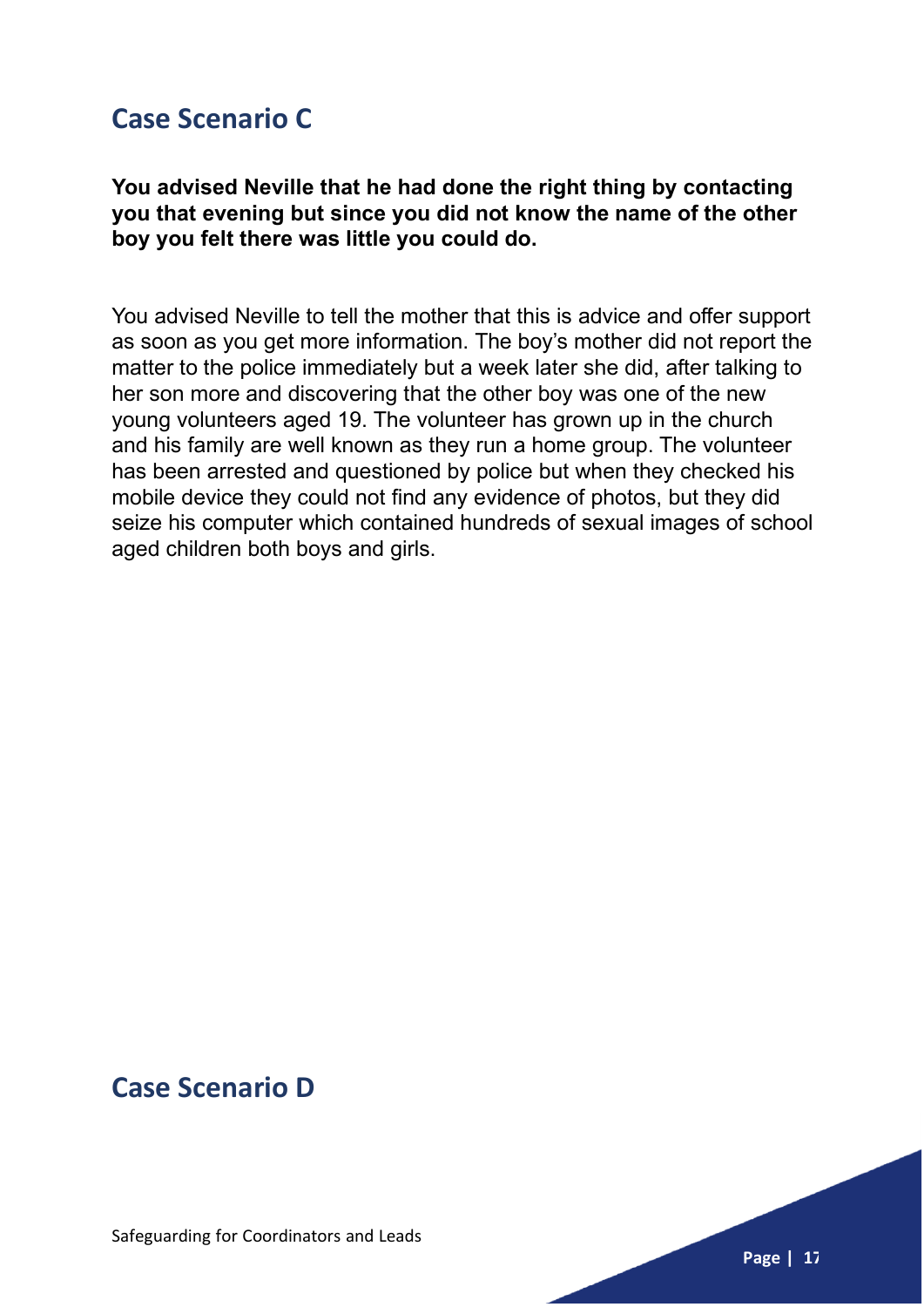## **You have agreed to go and visit Julie with the Head of Pastoral Care.**

After talking it through some more, Julie agreed to a referral being made to adult social care as she no longer feels safe in her home because Thomas had started to visit her daily. It got to a point where Thomas would not leave Julie alone and he has now started to attend church on a Sunday even though it is clear that Julie is uncomfortable with this. The leaders of the church are manging it a low-key manner ensuring that Thomas does not sit near Julie and someone is on the lookout before and after the service to offer Julie support if Thomas gets too close to her. Thomas is now being investigated by the police for similar complaints of sexual harassment made by other local residents. However, Thomas is adamant that he is a changed man. He has apologised to Julie and says he is enjoying going to church and wants to continue to attend the weekly service.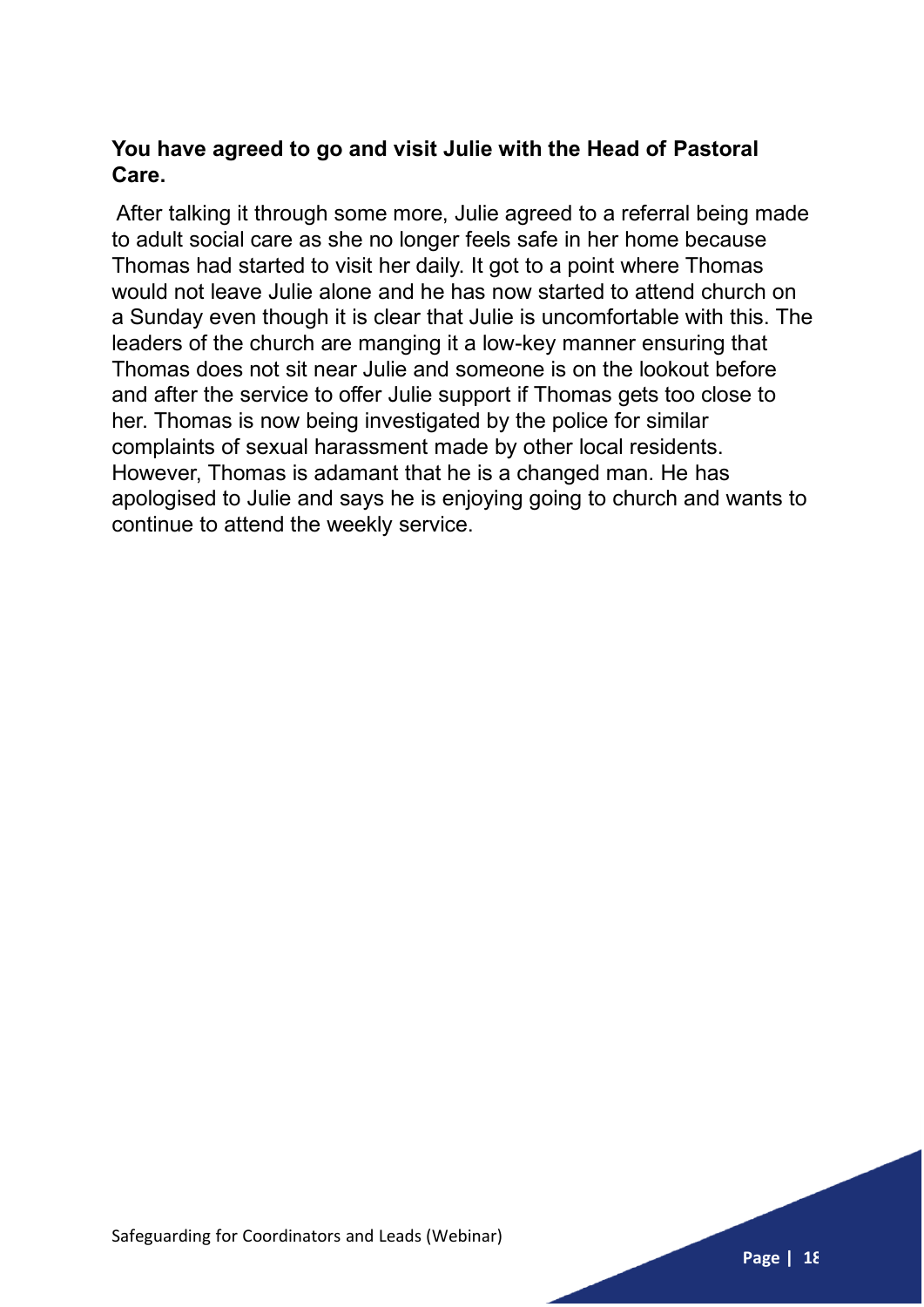# **Activity 9 - The impact of abuse**

Think about each of the people represented in your case study and how abuse impacts on them.

- What feelings and emotions might be present for all involved?
- How might these emotions prevent you from taking action or managing the

situation well?